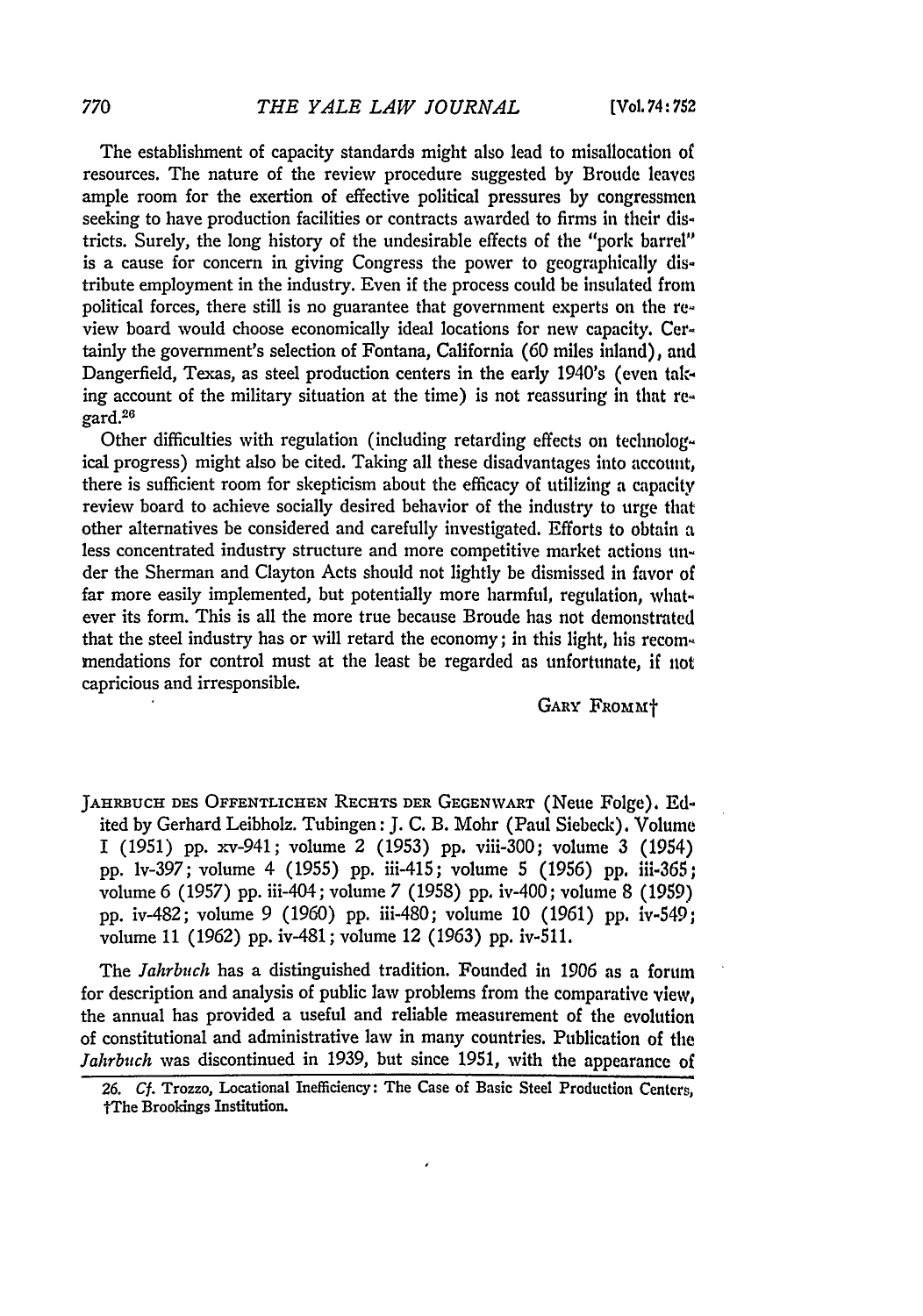the New Series *(Neue Folge),* the grand endeavor of the *Jahrbuch* has been renewed.

That the annual is published in Germany, and edited **by** an eminent scholar of German law, Gerhard Liebholz (who has sat on the Federal Republic's Supreme Court from its inception in the early 1950's and is Professor at Göttingen University), is no reason to dismiss it as having importance only for those dedicated to German law. The *Jahrbuch* is without geographic limitation; it embodies discussions of major issues of public law throughout the world, discusses various international treaties and agreements, and concerns itself as well with the emerging normative system of international organization.

The twelve volumes thus far published in the *Neue Folge* have brought forth valuable individual surveys of nearly fifty different national systems of law. These surveys, in the main, have been compiled **by** native scholars and leading practitioners. While it may be difficult, if not impossible, for impartial assessments of legal institutions in some nations to flow from resident sources, it is hoped that the *Jahrbuch* will continue and expand its efforts to include native compilations of national systems of law.

The majority of the entries in the twelve volumes under review here deal with the constitutional evolution of specific nations and with the concomitant development of judicial review. Second in numerical importance are more limited investigations of constitutional and administrative law and consideralimited monographic investigations of constitutional and administrative law and articles on specific issues in a comparative law context.

While it is impossible here to digest the twelve volumes of the *Neue Folge* in detail, a random sampling of the articles which supplement the investigations of national legal systems may afford a sufficient basis to appreciate the depth and reach of the *Jahrbuch.*

The first volume is devoted entirely to the *travaux préparatoires* of the Federal Basic Law (the Constitution of the Federal Republic of Germany) and was prepared by members of the Reference Service of the Federal Constituent Assembly. This volume has become an indispensable tool for those concerned with cases arising under the German Constitution.

Among the more significant articles in succeeding volumes is one **by** Professor Charles Eisenmann (University of Paris Law School) on the "Actes du Gouvernement" in contemporary French law, which is as interesting for its devastating criticism of the doctrinal basis of that theory as for its detailed analysis of French judicial and administrative practice. Another valuable contribution is that of Professor Ernst Fraenkel (Free University of Berlin), which traces the history of judicial review in the field of labor law **by** the United States Supreme Court.

An interesting approach to the history of international institutions is taken **by** Professor Paul Guggenheim (Graduate Institute of International Studies, Geneva) in his analysis of the European Communities against the background of the custom and usages developed by members of the "concert européen"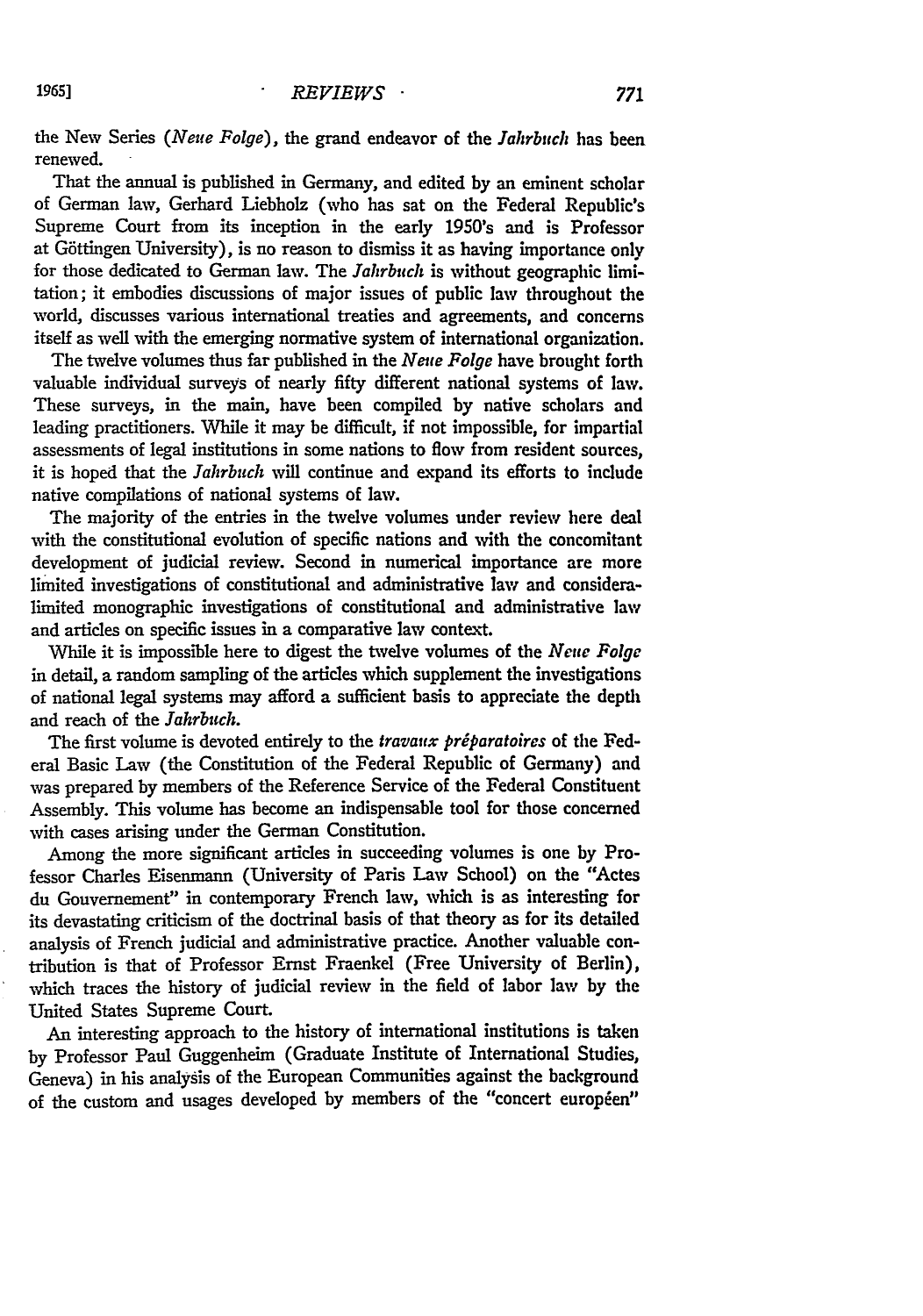between the Congress of Vienna in 1815 and the outbreak of the First World War. For the first time in history the modem European supra-national communities provide, Professor Guggenheim finds, an autonomous system of public law governing a number of states and distinct both from general international law and the municipal law of the included states.

Most interesting in quite another way is the article on constitutional developments in Hungary since 1945 by Professor Tibor Kneif (University of Budapest). Here the reader, especially if he is familiar with the atmosphere of **a** totalitarian state, will find keen insights into Eastern European events revealed as much by reading between the lines as **by** noting what actually appears in the text.

Dr. Hans-Justus Rinck (Reference Service of the Supreme Court of the Federal Republic of Germany) traces the evolution of judicial treatment of the constitutional principle of equality in the Federal Republic, Switzerland, Austria, Italy, India, and the United States - a pioneer study of a subject, whose complexity has long deterred other eminent scholars. And in **a** concise, yet well-documented piece, Professor Arnold Kottgen (University of Göttingen) has analyzed the experience of the German Central government in its ever-growing administrative "intrusion" upon the once exclusive governmental domain of the Länder. This description of a trend seemingly common to all modem industrial nations with a federal structure examines not only statutes, judicial decisions, and constitutional usages, but also the economic and political necessities that have shaped the evolution of the common pattern.

Constitutional law is directly or indirectly the subject of much of the significant writing in the *fahrbueh.* In addition to the first volume study of the German Constitution, the next eleven volumes contain excellent articles on constitutional developments throughout the world. A piece on constitutional law in the United States between 1933 and 1954 **by** Professor Karl Lowenstein (Amherst College) has already become the standard text on the subject in German-speaking countries. Professor Edward McWhinney (University **of** Toronto) has written a fine study comparing the constitutional roles of the Supreme Courts of Federal states, and the President of the Italian Corte Costituzionale assesses the status of his court, which is constitutionally distinct from the rest of the judiciary, in the constitutional system of Italy. Also a significant contribution is the analysis of Professor Toyowo Ohgushi (Meijo University) of the origins of the Japanese constitution of 1946 as a case study of constitution-writing in a transitional period of military occupation. Other fine pieces concern recent development in the constitutional **law** of Brazil, Great Britain and Yugoslavia.

One cannot conclude without recalling again the wide variety of subjects considered in those volumes, through mentioning a few of the topics particularly well-covered in the *Jahrbuch* must suffice. They range from a history of the development of municipal self-government in the United Kingdom between **1928** and 1958 to a description of the organization and operation of state gov-